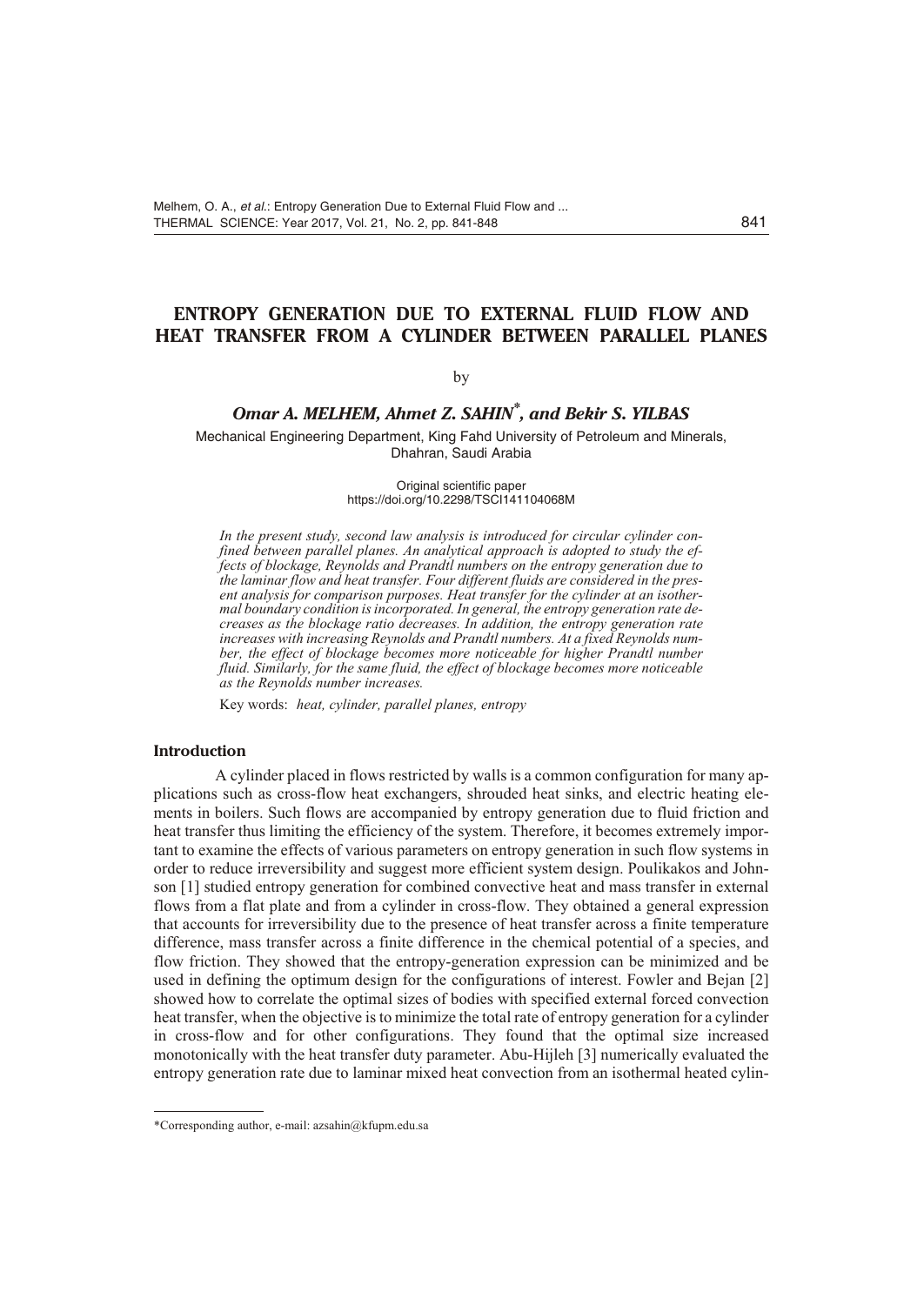der in an air cross-flow. The parameters considered were the Reynolds number, buoyancy parameter, and cylinder diameter. The author studied overall entropy generation rate as a function of cylinder diameter and buoyancy parameter at selective values of Reynolds number and found that large cylinder diameters resulted in less entropy generation rate. Demirel and Kahraman [4] analyzed the convective heat transfer in an annular packed bed by applying the first and second laws of thermodynamics. They found that there existed equipartition of the entropy generation in the packed annulus along the space compared with that of the empty annulus. Thus the configuration leading to less dissipation and lost energy could be recommended, producing thermodynamically optimum design with minimum lost energy. Sadeghipour and Razi [5] studied laminar natural convection from an isothermal horizontal cylinder confined between vertical walls. They found that there is an optimum distance between the walls for which heat transfer is maximum. Naphon [6] presented theoretical and experimental results of the second law analysis on the heat transfer and flow of a horizontal concentric tube heat exchanger. The author discussed the effects of the inlet conditions of both working fluids flowing through the heat exchanger on the heat transfer characteristics, entropy generation, and exergy loss. He showed that the hot water and the cold water mass flow rates had significant effect on the enhancement of entropy generation. He also indicated that for a given hot water mass flow rate at constant in let cold water temperature, the entropy generation increased relatively steadily with increasing inlet hot water tem per a ture. Taufiq *et al.* [7] presented analytical second law analysis for the optimal geometry of fin array by forced convection. Their analysis involved the achievement of a balance between the entropy generation due to heat transfer and entropy generation due to fluid friction. They found that the increase in cross-flow fluid velocity would enhance the heat transfer rate that would reduce the heat transfer irreversibility. They also determined the optimum thickness for fin array based on entropy generation minimization. Haseli *et al.* [8] evaluated the optimum cooling water temperature during condensation of saturated water vapor within a shell and tube condenser, through minimization of exergy destruction. They found that as the upstream steam mass flow rate increased, the optimal inlet cooling water temperature and exergy efficiency decreased, whereas optimal exergy destruction increased. Their results were higher for optimum values at a higher condensation temperature compared to those at a lower condensation temperature. Ibrahim and Moawed [9] conducted an experimental investigation of the heat transfer characteristics and entropy generation of electrically heated elliptic tubes with longitudinal fins separately installed in a square tunnel. Their results revealed that the fin position on the elliptic tube had an effect on the results of heat transfer coefficient, friction factor, and irreversibility ratio. They also found that the irreversibility ratio of the elliptic tube without fins was greater than that with fins. Nwosu [10] employed the minimization of entropy generation method in sizing the pin fin. His results indicated that high efficiency of the optimized fin improved the heat absorption and dissipation potential of a solar air heater. Khan *et al.* [11] investigated the blockage effects on fluid flow and heat transfer from a circular cylinder confined between parallel planes. They obtained closed-form solutions for the fluid flow and heat transfer from the cylinder with blockage ratio, and Reynolds and Prandtl numbers as parameters. They showed that the blockage ratio controls the fluid flow and the heat transfer from the cylinder. The authors did not consider the blockage ratio effects on the entropy generation. Entropy generation in channels has been the subject of many recent publications due to its importance in fluid flow end heat exchanger applications  $[12-15]$ .

In the present study, a circular cylinder confined between parallel planes is considered. An analytical approach is adopted to study the effects of blockage, Reynolds and Prandtl numbers on the entropy generation rate due to fluid friction and heat transfer.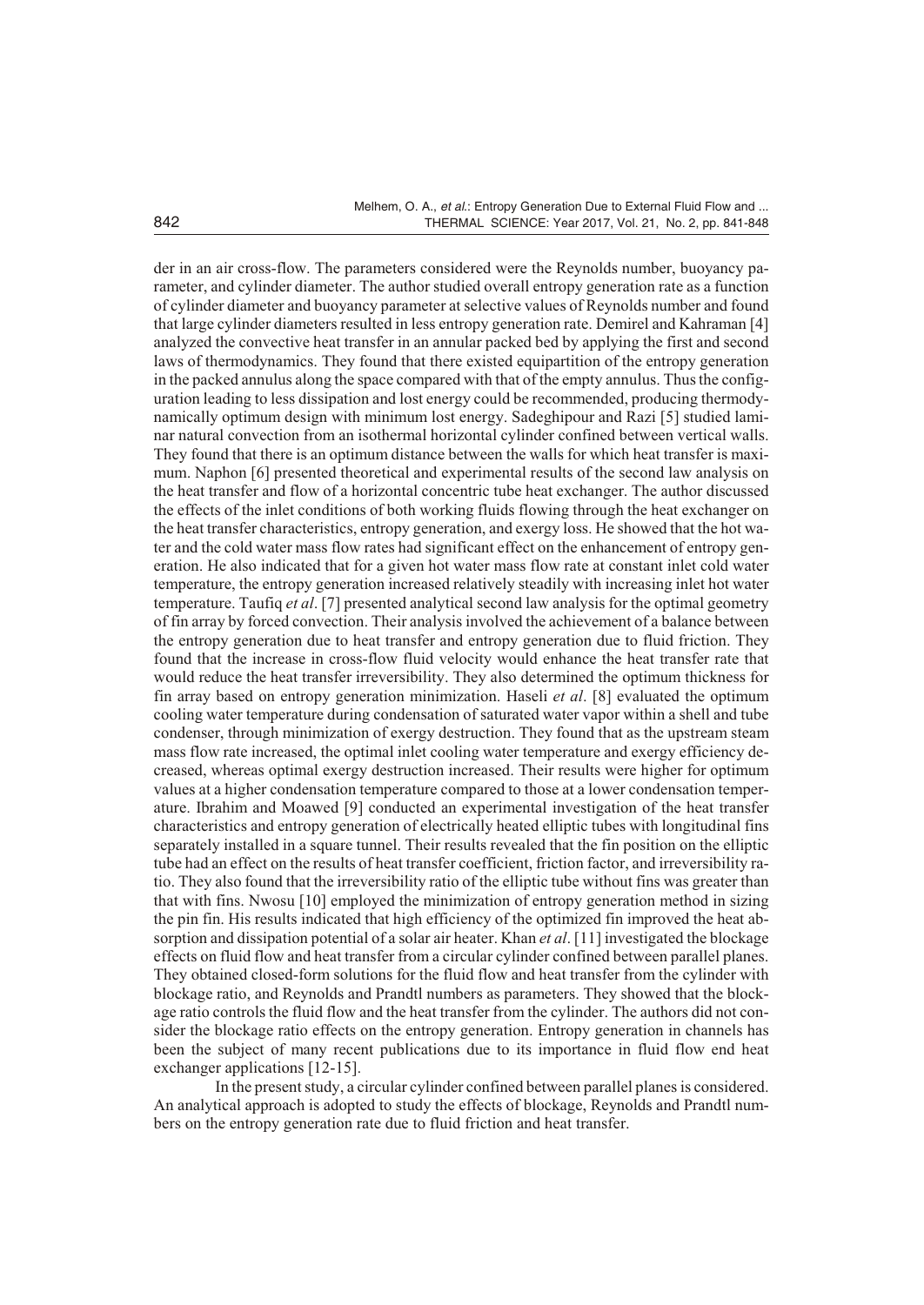## **Anal y sis**

A cylinder placed in flows restricted by walls is a configuration that has received considerable consideration in the literature because of the wide range of applications. Such flows are accompanied by entropy generation due to fluid friction and heat transfer thus limiting the efficiency of the system. Therefore, it becomes necessary to examine the effects of various parameters on entropy generation in such flows to



Figure 1. Physical model and co-ordinate **sys tem [11]**

reduce irreversibility and suggest more efficient system design.

A uniform flow of a Newtonian fluid (Pr  $0.71$ ) past a stationary circular cylinder of diameter, *D*, confined between parallel planes is considered as shown in fig. 1. The approaching velocity of the fluid is  $U_{\infty}$  and the temperature is  $T_{\infty}$ . The surface temperature of the cylinder wall is,  $T_w$ , for the isothermal boundary condition.

The flow is assumed to be laminar, steady, and 2-D. The results are presented for different fluids: air, water, ethylene glycol, and engine oil. The thermophysical properties used in the analysis are summarized in tab. 1. Constant properties can be assumed for the range of temperatures used in this study.

| Thermo-physical parameter               | Air        | Water   | Ethylene glycol | Engine oil |
|-----------------------------------------|------------|---------|-----------------|------------|
| Inlet fluid temperature [K]             | 300        | 300     | 300             | 300        |
| Wall temperature [K]                    | 350        | 350     | 350             | 350        |
| Reference temperature [K]               | 325        | 325     | 325             | 325        |
| Prandtl number                          | 0.704      | 3.42    | 64.25           | 1585       |
| $K$ [Wm <sup>-1</sup> K <sup>-1</sup> ] | $28.2e-03$ | 645e-03 | $259e-03$       | $142e-03$  |
| $\mu$ [Nsm <sup>-2</sup> ]              | 196.4e-07  | 528e-06 | $6.6e-03$       | $11.2e-02$ |
| $\ \rho\,[\rm{kgm^{-3}}]$               | 1.0782     | 987.2   | 1092.8          | 868.8      |
| $\mid\mid c_p \ [\rm Jkg^{-1}K^{-1}]$   | 1008       | 4182    | 2014            | 2527       |

Table 1. Themophysical properties and parameters used [16]

The main objective of this study is to investigate analytically the effects of blockage ratio,  $b = D/S<sub>T</sub>$ , on the entropy generation due to external fluid flow and heat transfer from a cylinder under isothermal boundary condition. Khan *et al.* [11] performed an analytical study to investigate the effects of blockage on fluid flow and heat transfer from a circular cylinder confined between parallel planes. The authors obtained a correlation for total drag coefficient:

$$
C_D \quad \frac{45.72 \quad 399 \exp(-0.095b^{3.44})}{\sqrt{\text{Re}_D}} \quad 6.1 \quad 4.95 \exp(-0.76b^{2.63})
$$
\n
$$
\frac{1.49 \quad 0.23 \exp(-5.81b^{2.15})}{\text{Re}_D} \tag{1}
$$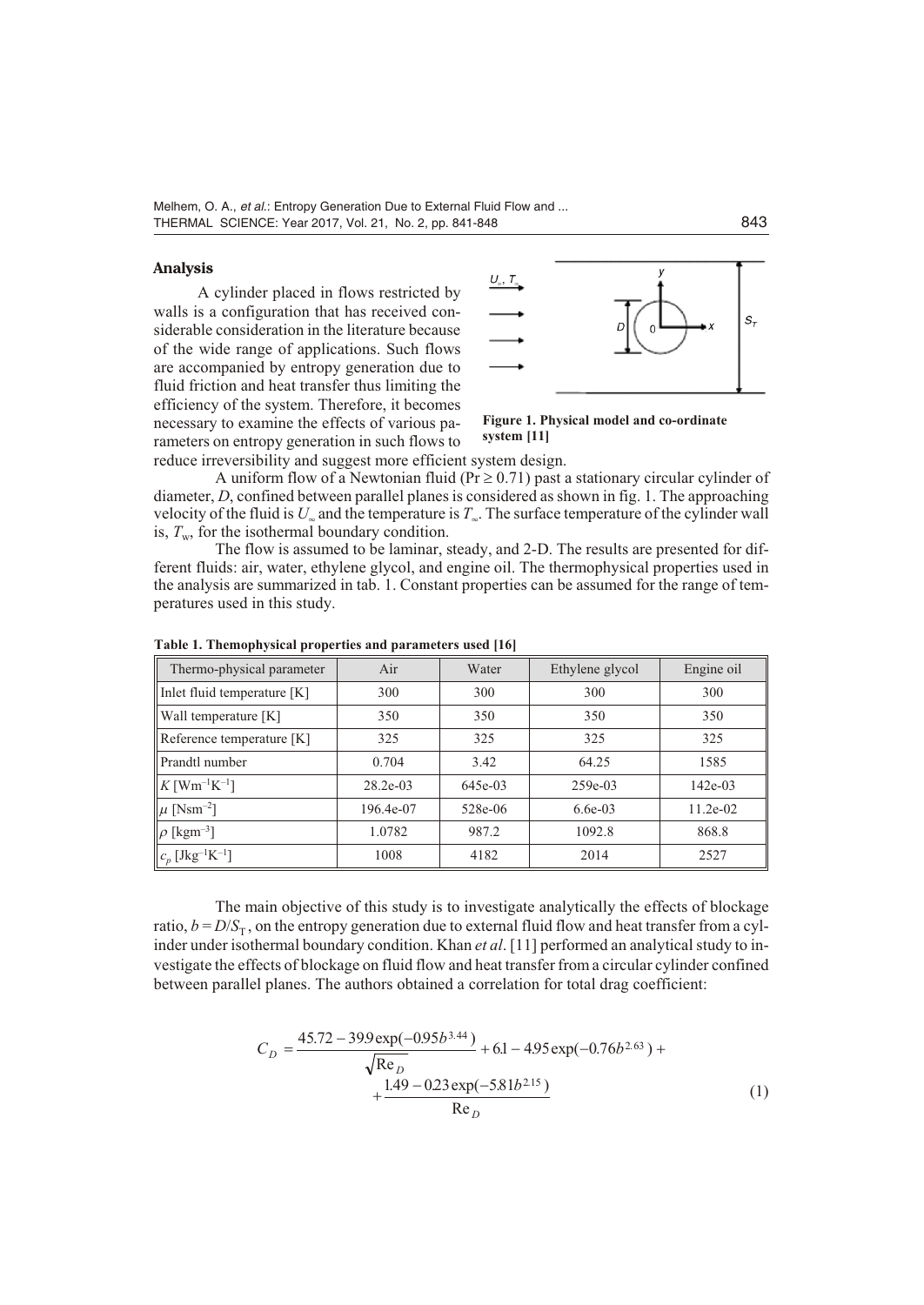The authors also obtained a correlation for heat transfer from the cylinder under the iso thermal boundary condition:

$$
\frac{\text{Nu}_D}{\text{Re}_D^{1/2} \text{Pr}^{1/3}} \quad 0.843 \quad 0.25 \exp(-2.65b^{2.5}) \tag{2}
$$

The previous correlations will be used in addition to an analytical expression of total entropy generation to perform a second law analysis for a flow across a circular cylinder confined between parallel planes. The total rate of entropy generation associated with external flow across a body at uniform temperature is given by Bejan [17]:

$$
\dot{S}_{gen} = \frac{T_{\rm w} T_{\rmfty}}{T_{\rmfty}}^2 \frac{\text{Nu}_D k_f}{D} A \frac{1}{T_4} F_D U_{\rmfty}
$$
 (3)

where  $k_f$  is the thermal conductivity of the fluid,  $A$  – the surface area of the cylinder in cross-flow, and  $F<sub>D</sub>$  is the total drag force.

The total drag force  $F<sub>D</sub>$  is given by:

$$
F_{\rm D} \quad A_{\rm p} C_{\rm D} \frac{1}{2} \rho U_{\infty}^2 \tag{4}
$$

where  $A<sub>p</sub>$  is the projected area of the cylinder.

Defining a dimensionless entropy generation rate as:

$$
\psi \quad \frac{\dot{S}_{\text{gen}}D}{k_{\text{f}}A}
$$

eq.  $(3)$  can be written as:

$$
\Psi \quad (\tau \quad 1)^2 (\text{Nu}_D) \quad \frac{A_p}{2A} \text{Re}_D \text{Pr} C_D \xi
$$
\n
$$
\tau \quad \frac{T_w}{T_w} \tag{5}
$$

where

and is fixed for given inlet fluid temperature and fixed surface temperature and

$$
\xi \frac{U_{\infty}^2}{c_p T_{\infty}}
$$

is a parameter that indicates the significance of kinetic energy of incoming flow relative to its enthalpy. The  $\xi$  clearly dependence on Reynolds number and the fluid into consideration. Table

Table 2. Values of  $\xi$  for the different fluids and **Reynolds num bers**

| Dimensionless<br>parameter $\xi$ | Air       | Water      | Ethylene<br>glycol | Engine<br>oil |
|----------------------------------|-----------|------------|--------------------|---------------|
| $\xi$ for Re <sub>0</sub> = 100  | 1.10e-07  | $2.28e-11$ | $6.04e-09$         | $2.19e-06$    |
| $\xi$ for Re <sub>D</sub> = 1000 | $1.10e-5$ | 2.28e-09   | 6.04e-07           | $ 2.19e-04 $  |
| $\xi$ for Re <sub>n</sub> = 3000 | 9.88e-05  | 2.05e-08   | 5.43e-06           | $1.97e-03$    |

2 summarizes the values of  $\xi$  at different Reynolds numbers for the different fluids adopted in this study. The values tabulated are for a 1cm diameter cylinder.

#### **Re sults and dis cus sion**

Four fluids with wide range of Prandtl number variation, tab. 1, are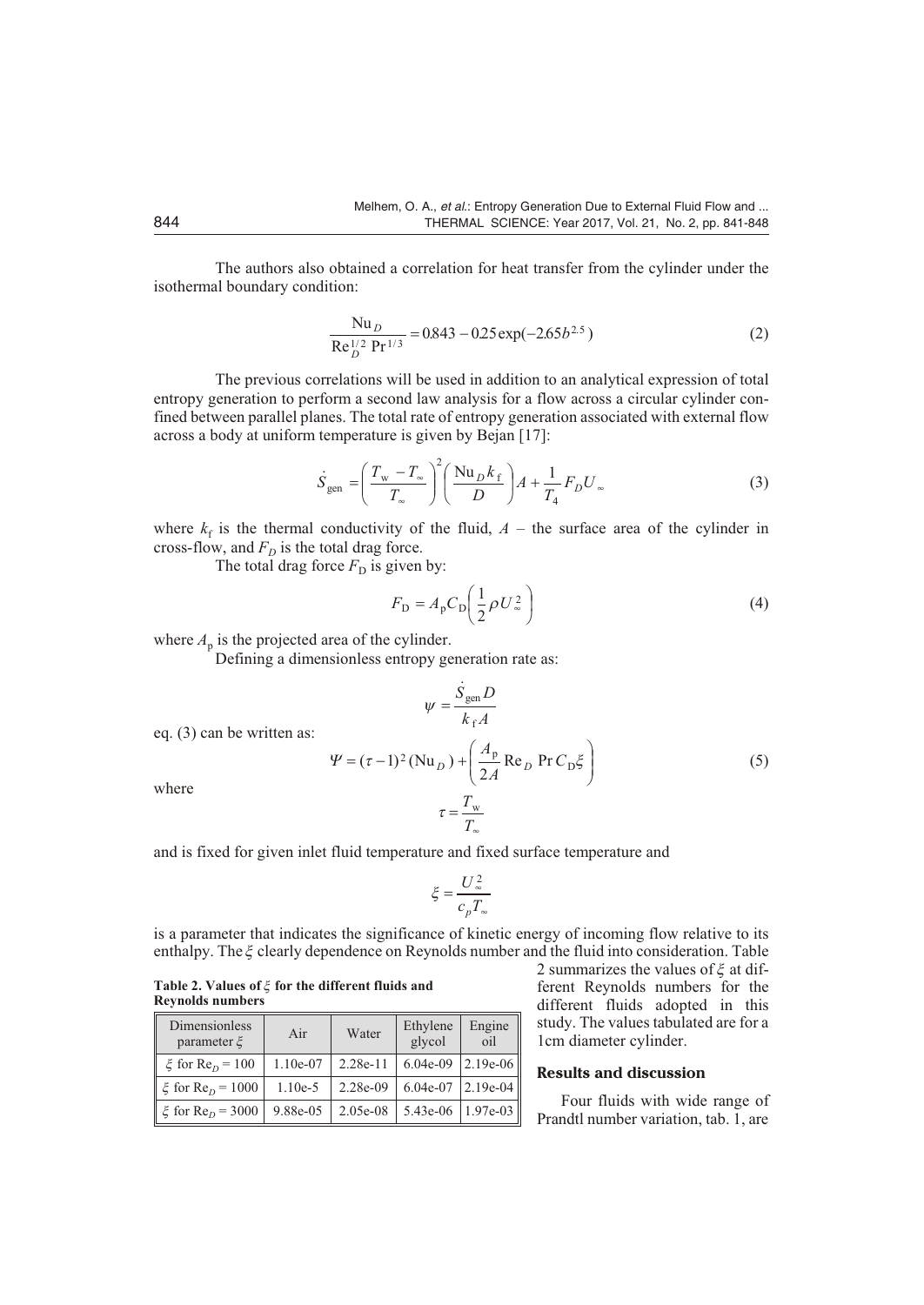considered to study the effect of the blockage ration, *b*, on the entropy generation for external flow past a stationary circular cylinder between parallel planes.

Figure 2 shows the variation of the entropy generation rate with the blockage ratio *b* for two Reynolds numbers. It is to be noted that logarith mic scale is used along the y-axis for the dimensionless entropy generation rate due to the variation in Prandtl numbers thus leading to large variation in the entropy generation between the various fluids incorporated in this study. The entropy generation decreases with *b*. This is because both the drag and the Nusselt number decrease, figs. 3 and 4, as the *b* decrease, thus leading to more available work and less entropy generation. Furthermore, at a fixed Reynolds number, the effect of the blockage becomes more noticeable for the fluids with higher Prandtl numbers. This can be associated with the behavior of Nusselt number as observed in fig. 3. That is, the slope of the Nusselt number variation with  $b$  increases as Prandtl number increases. Nusselt number is almost constant as *b* varies for the lowest Prandtl number fluid. It is clear from the figures that at a fixed Reynolds number the entropy generation increases as the Prandtl number increases. This can be associated directly with the increase in the amount of heat transfer represented by the increase in Nusselt number as Prandtl number increases. This can be inferred from eq.  $(2)$  and is depicted clearly in fig. 3.

The drag force does not depend directly on Prandtl number. However, the drag force is associated with the fluid type through its dependence on density,  $\rho$ , and viscosity,  $\mu$ , (eq. 4). It can be indirectly deduced from the aforementioned and from the presented data that for low Prandtl numbers drag controls the entropy generation and is the dominant factor



Figure 2. Effect of blockage ratio and Prandtl **number** on dimensionless entropy generation



Figure 3. Effect of blockage ratio and **Prandtl number on Nusselt number** 

leading to loss of available work. On the other hand, heat transfer controls the entropy generation for high Prandtl numbers and is the dominant factor leading to loss of available work. This can be understood if the definition of Prandtl number as the ratio of momentum diffusivity to thermal diffusivity is recalled.

Figures  $5(a)$  and  $5(b)$  show the variation of the entropy generation with the blockage ratio for four Prandtl numbers and three Reynolds numbers. It should be noted that a logarithmic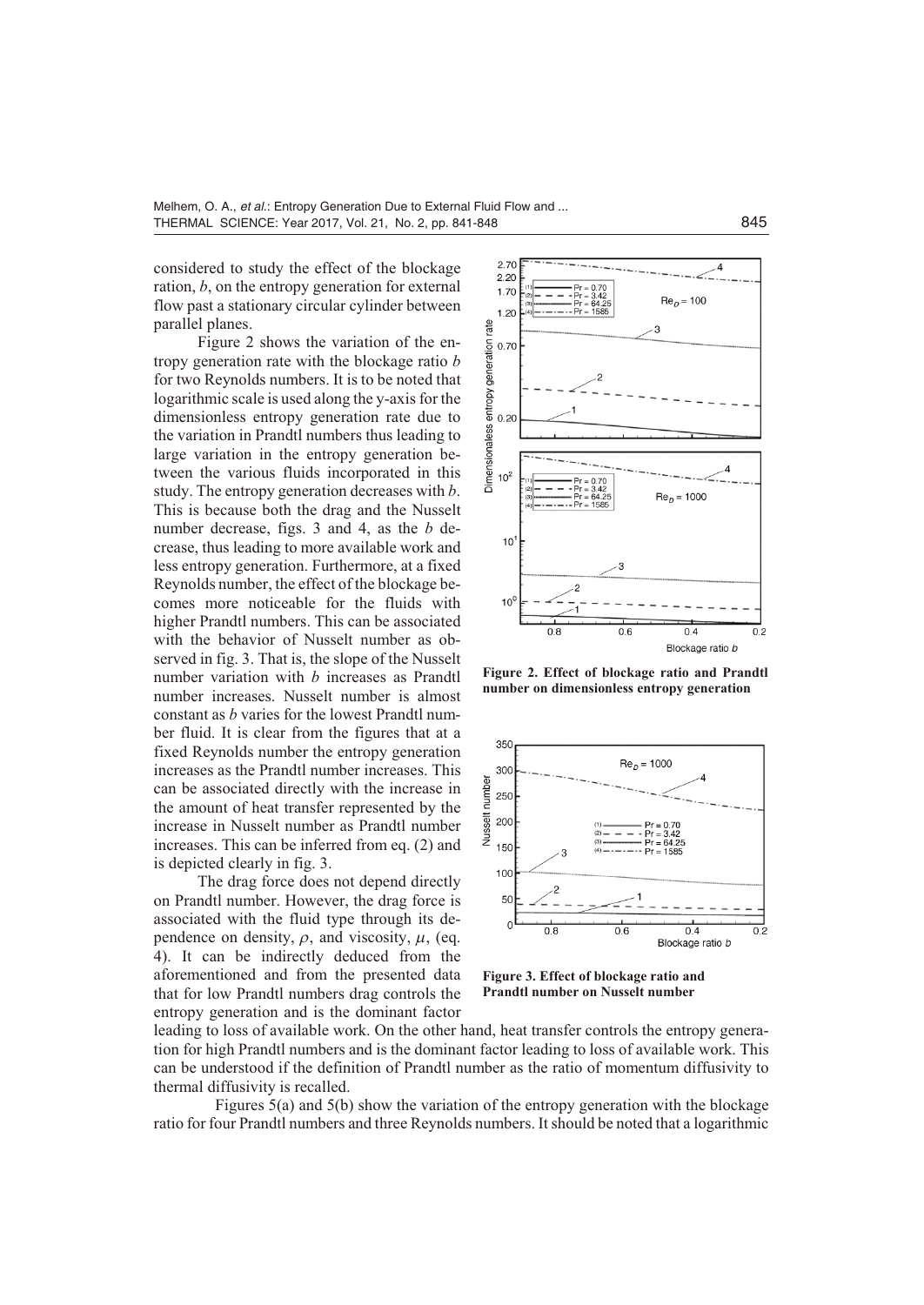

Figure 4. Effect of blockage ratio and Reynolds **num ber on drag force**



Figure 5(a). Effect of blockage ratio and Reynolds **number** on dimensionless entropy generation



Figure 5(b). Effect of blockage ratio and Reynolds **number** on dimensionless entropy generation

scale is used for the dimensionless entropy generation rate in the bottom half of fig. 5(b). The entropy generation decreases with the blockage ratio. Furthermore, at a fixed Prandtl number, the effect of the blockage becomes more noticeable at higher Reynolds numbers. This has to be attributed to both the behavior of heat transfer and drag effects as Reynolds number varies. It can be shown that Nusselt number and consequently the heat trans fer rate in crease as Reynolds number in creases [11]. For the Reynolds numbers considered in this work, the drag force decreases as the Reynolds number increases from 100 to 1000 as depicted in fig. 4. Drag force then significantly increases when Reynolds number equals 3000. This increase can be associ-

ated with turbulence effects as transition to turbulence is expected to occur at this value of Reynolds number. It is clear from figs.  $5(a)$  and  $5(b)$  that at a fixed Prandtl number the entropy generation increases as the Reynolds number increases. For the highest Prandtl number ( $Pr =$  $=1585$ ) entropy generation increases with Reynolds number. However, the curves showing the variation of the dimensionless entropy generation with the blockage ratio are almost parallel.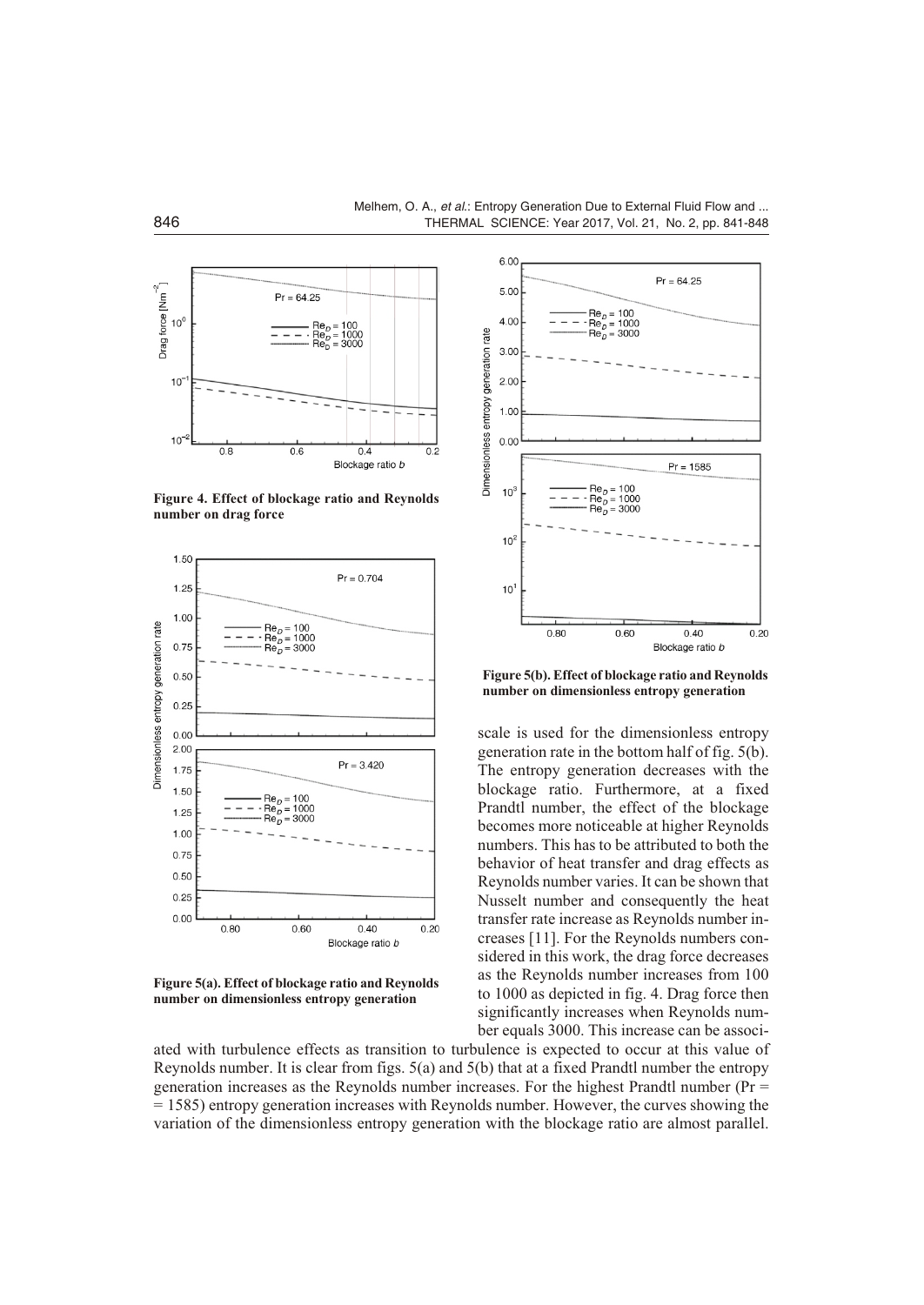This again can be associated with the fact that at high Prandtl numbers heat transfer is the main mechanism contributing to the loss available work because of the relative ease by which the fluid flow occurs when compared to the ease by each heat transfer across a finite temperature difference occurs.

#### **Con clu sions**

Second law analysis is applied to circular cylinder confined between parallel planes. An analytical approach has been adopted to study the effects of blockage, Reynolds, and Prandtl numbers on the entropy generation due to drag caused by laminar fluid flow and heat transfer from the cylinder at an iso thermal boundary condition. In general, the entropy generation decreases as the blockage ratio decreases. Moreover, the entropy generation increases with increasing Reynolds and Prandtl numbers. At a fixed Reynolds number, the effect of the blockage becomes more noticeable for the higher Prandtl number fluid. Similarly, for the same fluid the effect of the blockage becomes more noticeable as the Reynolds number increases. Entropy generation or exergy loss is directly related to ease by which fluid flow and heat transfer occur. This has lead to the conclusion that at low Prandtl numbers drag controls the entropy generation and is the dominant factor leading to loss of available work because of the increase in fluid friction associated with the low momentum diffusivity and the relative ease by which heat transfer occurs across the finite temperature difference. On the other hand, heat transfer controls the entropy generation for high Prandtl numbers and is the dominant factor leading to loss of available work because of the relative difficulty by which heat transfer occurs, which can be attributed to the relatively low thermal diffusivity.

## **Ac knowl edg ment**

The authors acknowledge the support provided by King Abdulaziz City for Science and Technology (KACST) through the Science and Technology Unit at King Fahd University of Petroleum and Minerals (KFUPM) through project No. 13-ENE1573-04 as part of the National Science, Technology and Innovation Plan.

#### **No men cla ture**

- $A$  surface area of the cylinder, equivalent to  $LD, [m^2]$
- $A_p$  projected area of the cylinder, equivalent to  $LD$ ,  $[m^2]$
- *b* blockage ratio, equivalent to *D*/*S*<sub>T</sub>, [–]<br>  $c_p$  specific heat of fluid, [Jkg<sup>-1</sup>K<sup>-1</sup>]<br>  $C_D$  total drag coefficient, [–]
- $c_p$  specific heat of fluid, [Jkg<sup>-1</sup>K<sup>-1</sup>]
- $\hat{C}_D$  total drag coefficient, [–]<br>*D* cylinder diameter. [m]
- cylinder diameter, [m]
- $F_D$  drag force, [Nm<sup>-2</sup>]<br>*k* thermal conductivi  $k^{\sim}$  – thermal conductivity, [Wm<sup>-1</sup>K<sup>-1</sup>]
- *L* length of cylinder, [m]
- $Nu<sub>D</sub>$  average Nusselt number based on diameter of cylinder,  $[-]$
- $Pr$  Prandtl number,  $[-]$
- $Re<sub>D</sub>$  Reynolds number,  $\left[-\right]$
- $S_{\text{gen}}$  $S_{\text{gen}}$  – entropy generation,  $\text{[WK}^{-1}\text{]}$ <br> $S_{\text{T}}$  – vertical distance between p
- vertical distance between parallel planes,  $\lceil m \rceil$
- $T =$  temperature, [K]<br> $U =$  velocity,  $\text{Im}^{-1}$ ]
- $-$  velocity,  $\lceil \text{ms}^{-1} \rceil$

#### *Greek sym bols*

- $\mu$  absolute viscosity of fluid, [kgm<sup>-1</sup>s<sup>-1</sup>]
- $\zeta$  dimensionless parameter  $(=U^2 \sqrt{c_p T_{\infty}})$ , [-]
- $\rho$  density of fluid, [kgm<sup>-3</sup>]
- 
- $\tau$  dimensionless temperature (= $T_w/T_w$ ), [-]<br> $\Psi$  dimensionless entropy generation. [-] – dimensionless entropy generation, [–]

#### *Sub scripts*

- w wall
- $\infty$  freestream conditions